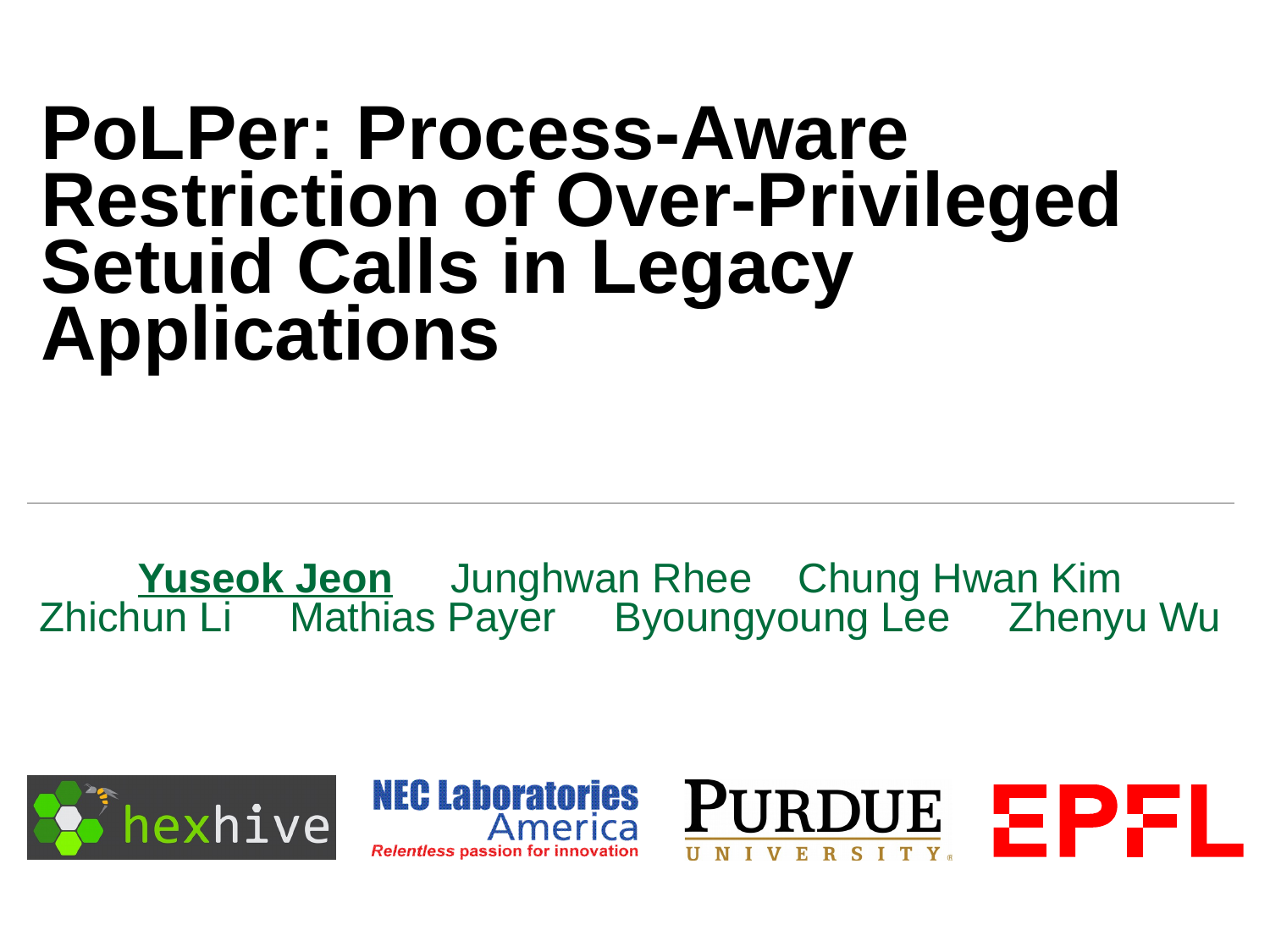- **Motivation**
- Background
- PoLPer
- Evaluation
- Conclusion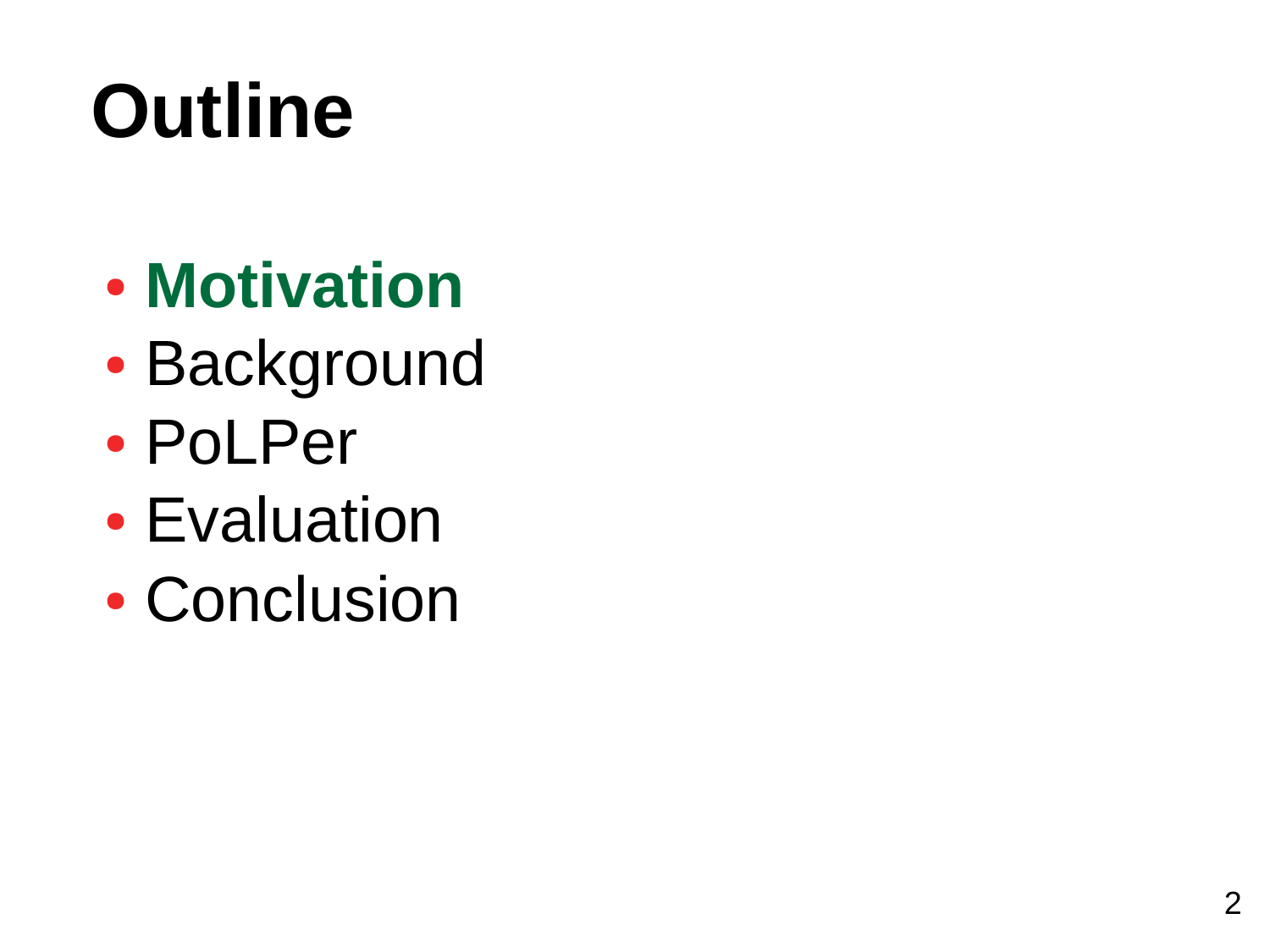# **Motivation**

- Setuid calls
	- Manage privileges
	- Key function for the principle of least privilege (PoLP)
	- Active target of attack

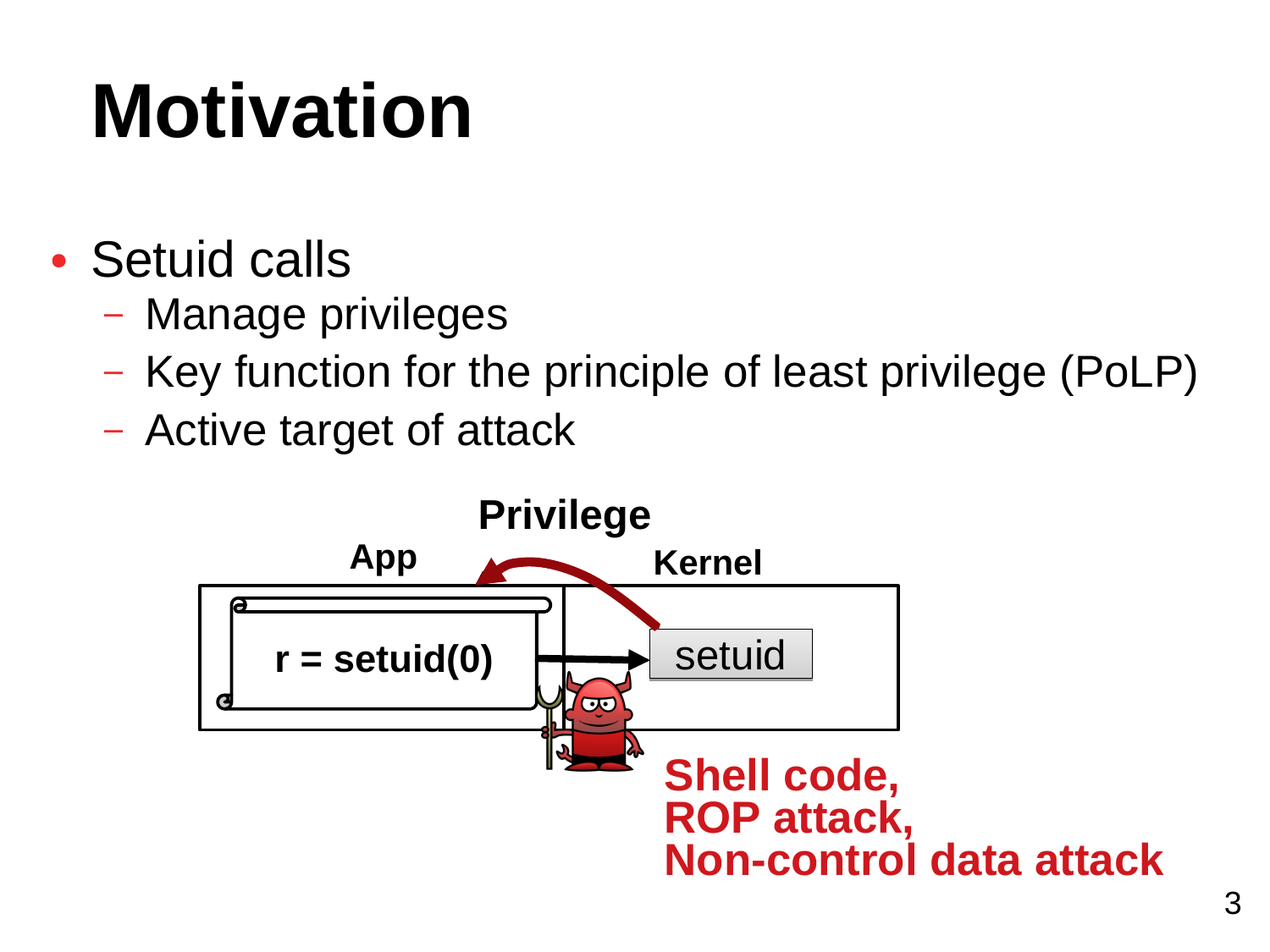## **Motivation**

• Previous solutions still have limitation

| Approaches                                   | Limitations                                                      |
|----------------------------------------------|------------------------------------------------------------------|
| <b>CFI</b>                                   | Data modification attack detection                               |
| DEI                                          | <b>High overhead</b>                                             |
| System call<br>context check                 | Over approximated rule<br>(only handle call and data contexts)   |
| Setuid<br>semantic<br>Inconsistency<br>check | Control flow hijacking and data<br>modification attack detection |

CFI: control flow integrity DFI: data flow integrity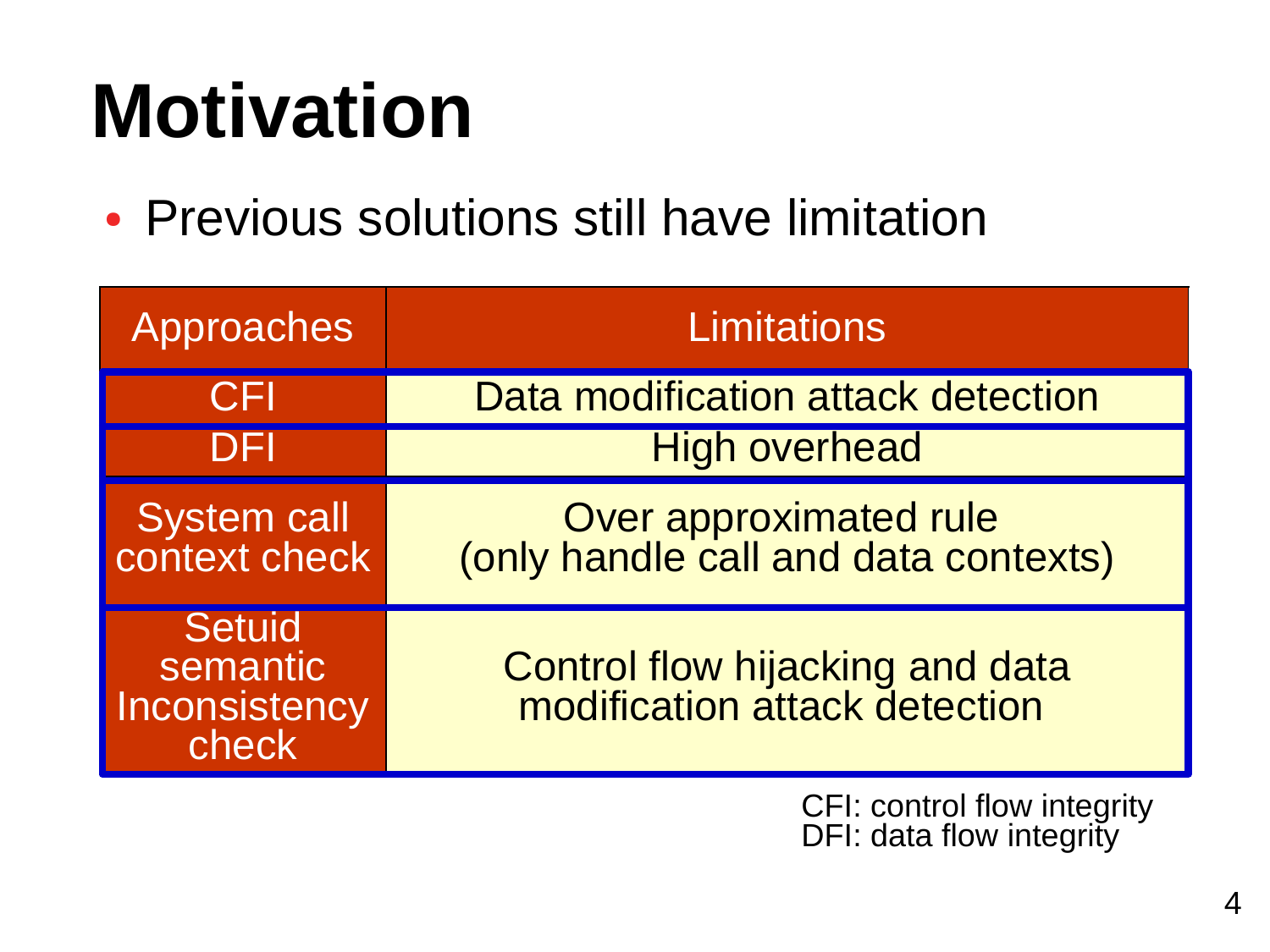- Motivation
- **Background**
- PoLPer
- Evaluation
- Conclusion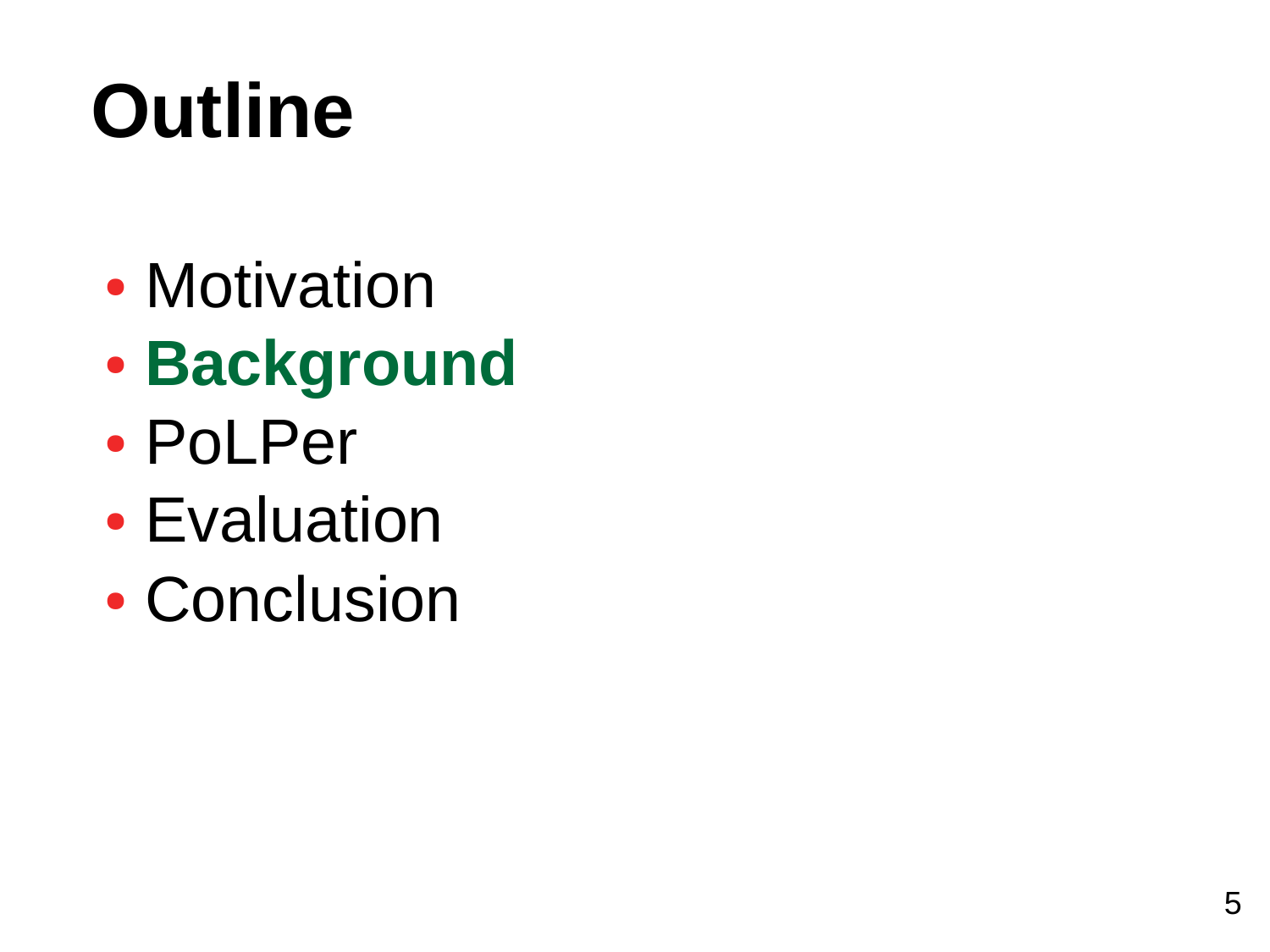### **Principle of Least Privilege (PoLP)**

- Require minimal privileges
	- Minimized attack surface
	- Limited malware propagation
	- Better stability
- Login programs and daemon launchers
	- Switch their IDs from root to the user ID
	- Setuid calls are used for this change of IDs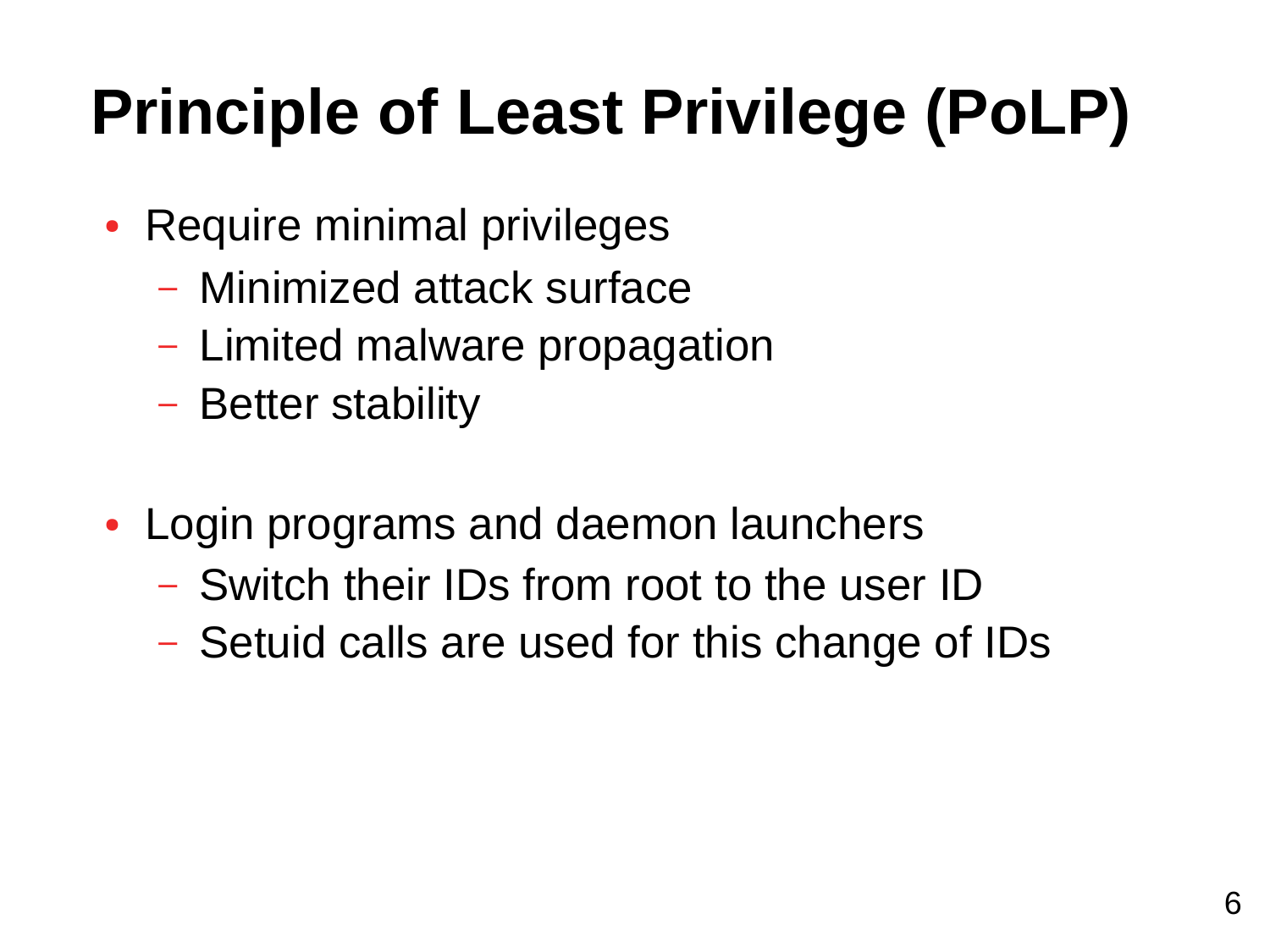# **Setuid Family System Calls**

Use three user IDs as parameters

- Real user ID (real uid, or ruid)
- Effective user ID (effective uid, or euid)
- Saved user ID (saved uid, or suid)

| User ID<br>(4 types)           | setuid() | seteuid() | setreuid() | setresuid() |
|--------------------------------|----------|-----------|------------|-------------|
| <b>Group ID</b><br>$(4$ types) | setgid() | setegid() | setregid() | setresgid() |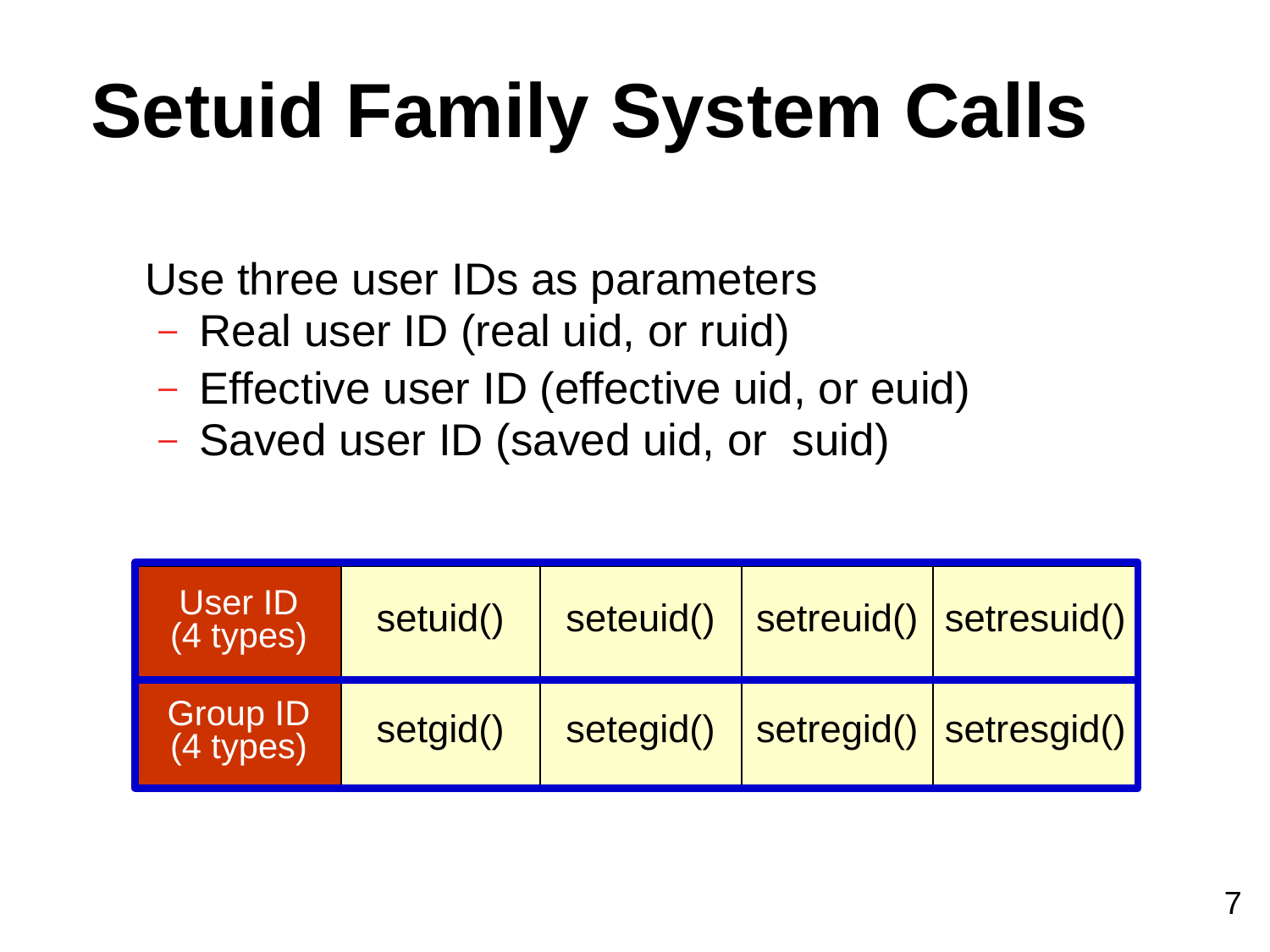- Motivation
- Background
- **PoLPer**
- Evaluation
- Conclusion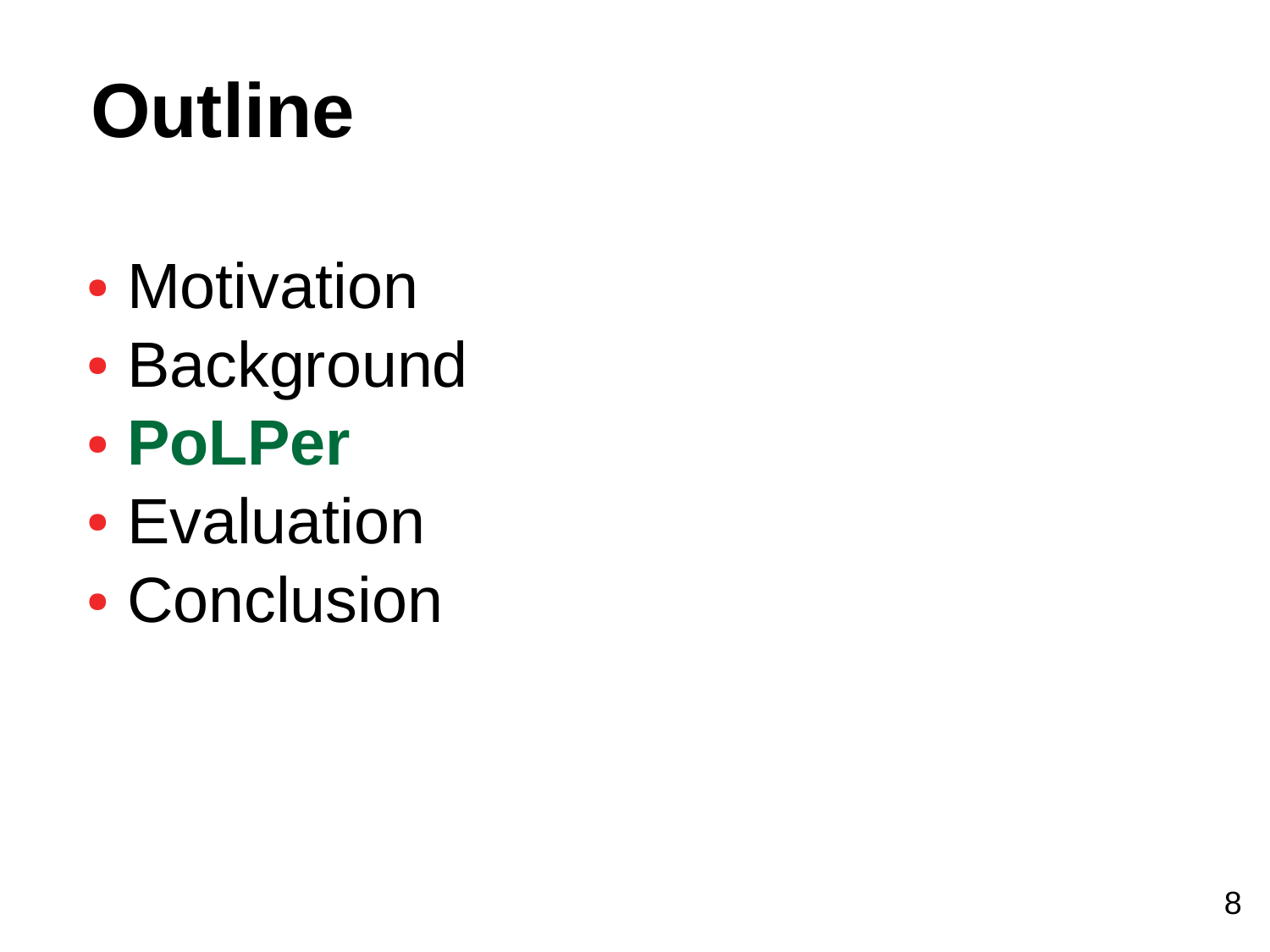### **PoLPer**

- Focus on process contexts of a setuid call
	- Extracts accurate context information
	- Enforces precise least privileges
- We propose PoLPer
	- Identifies important process contexts
	- Implements automated context extractor
	- Implements run-time enforcer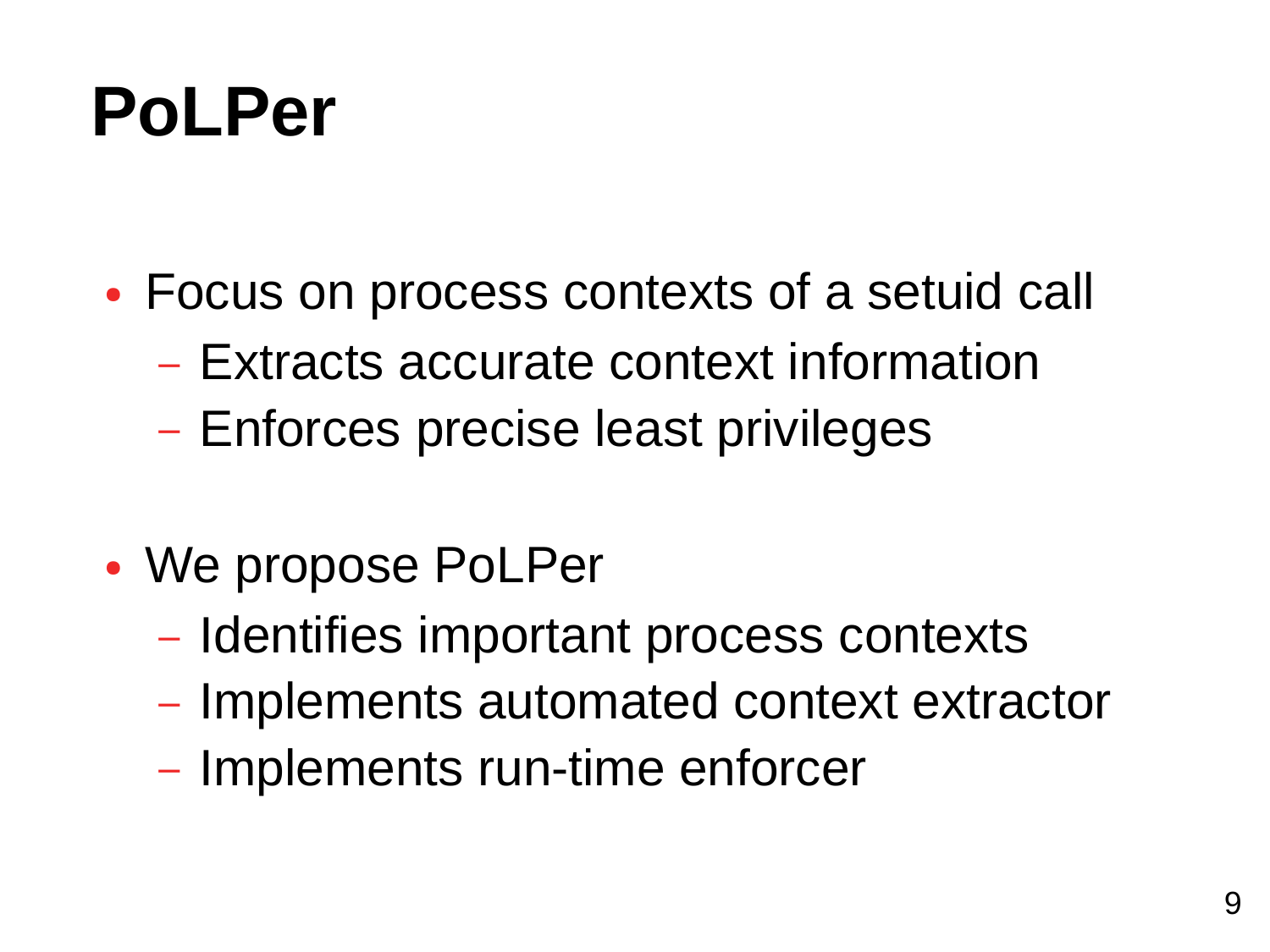### **PoLPer Overview**

#### **Context Analyzer**



**App**

#### **Context Enforcer**

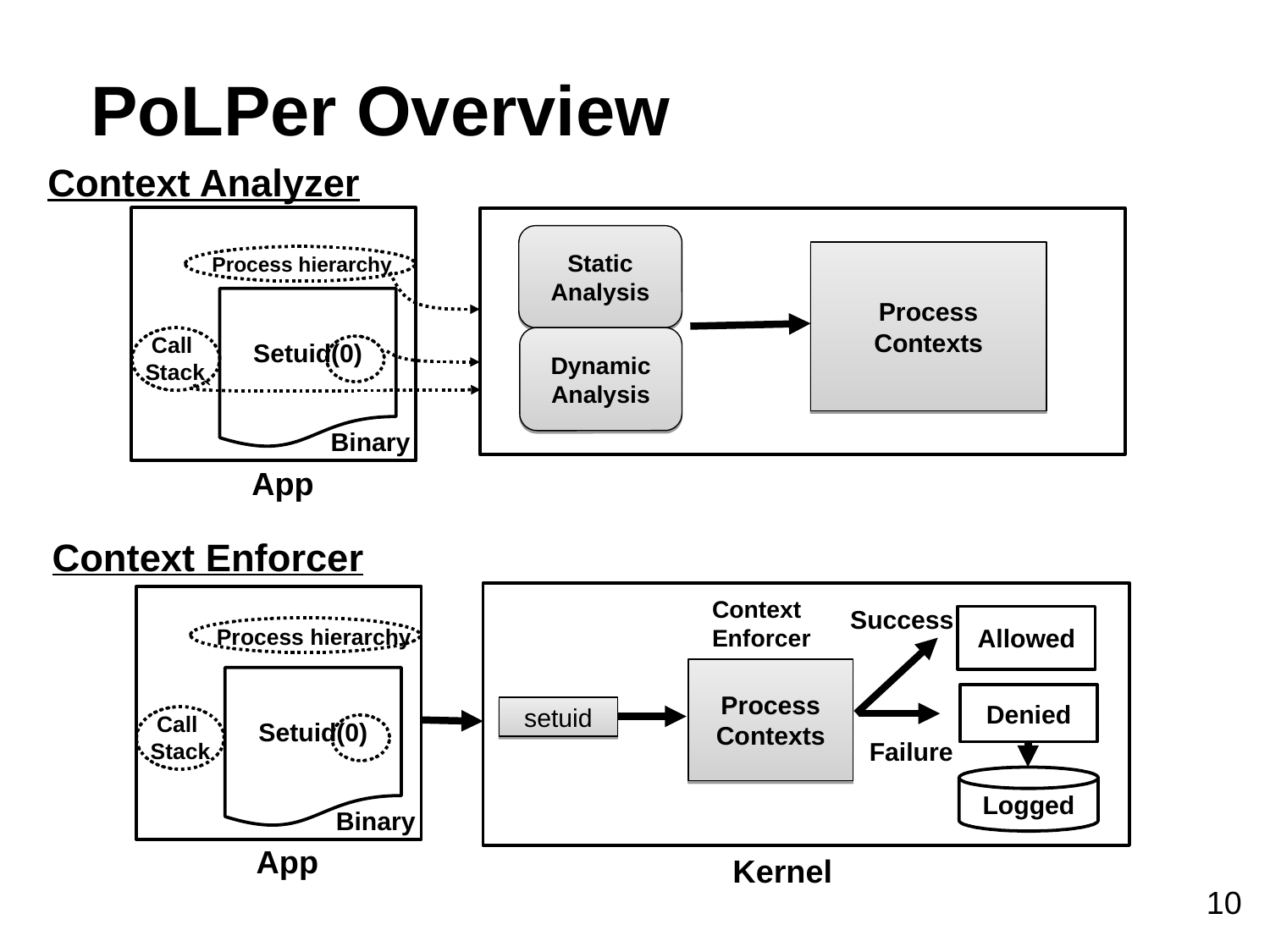### **Process Hierarchy Context**

• Leverage different units of execution to decompose functionalities.

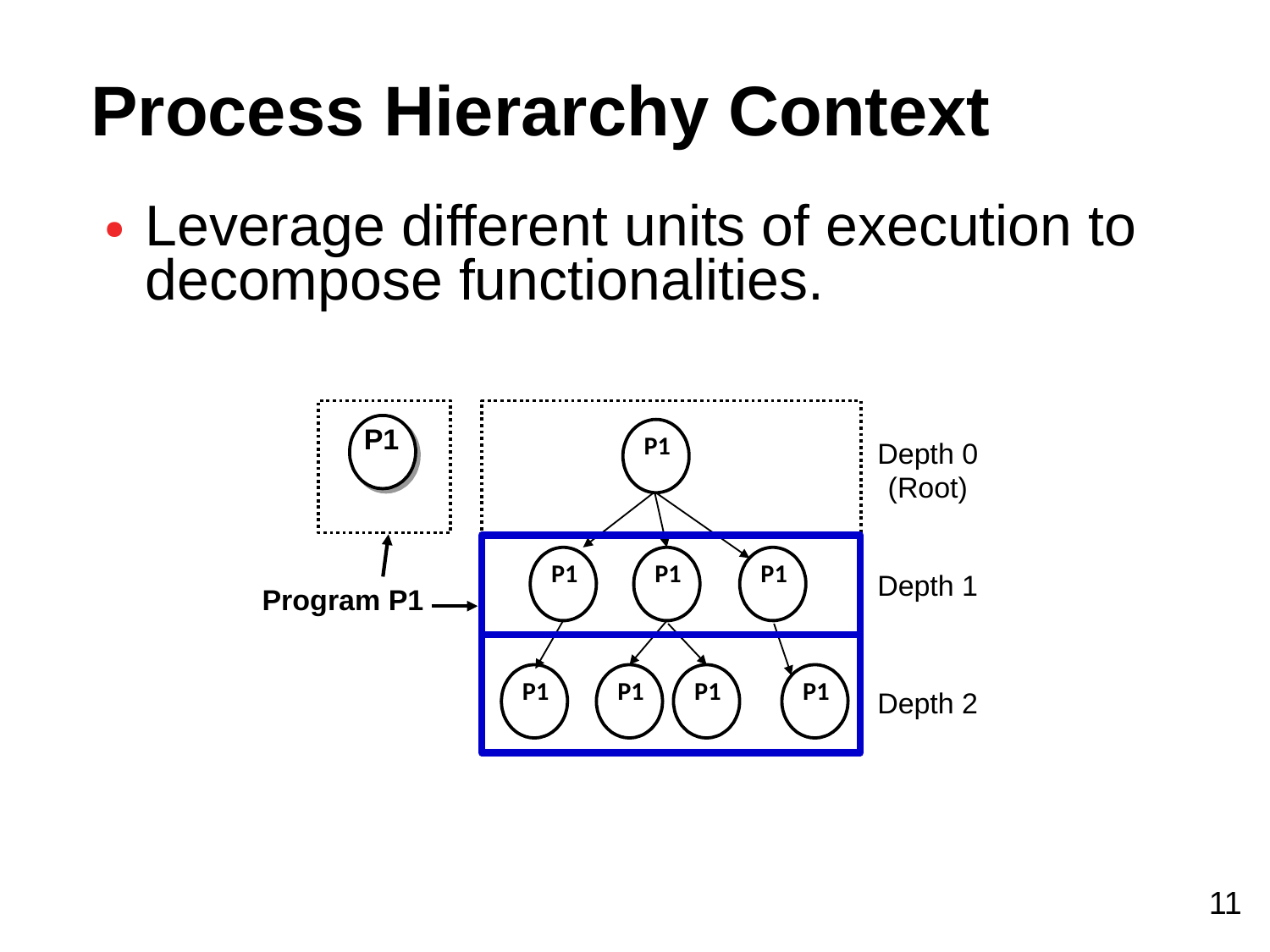### **Process Hierarchy Context**

#### **SUDO**

```
static char *sudo_askpass() {
 static char buf[SUDO_MAX];
 ...
    if ((pid = fork()) == -1) ...
    if (pid == 0) {
 ... 
        If(setgid(u_details.gid)) 
         {...}
        ifi(setuid(u_details.uid)) 
         {...}
 ...
        execl(askpass, ...);
 ...
)<br>}<br>}
 ...
```
(void)sigaction(SIGPIPE,&sa,...);

#### **SSHD**

```
 pid_t subprocess() {
  FILE *f;
 ... 
  switch ((pid = fork()) ) {
     case 0:
 ... 
     if(setresgid(pw->pw_gid,…)) 
       {...}
     if(setresuid(pw->pw_uid,…)) 
       {...}
 ... 
    execve(av[0], \ldots); _exit(127);
 ... 
     default:
```
break;

}

 $\frac{12}{2}$ • Only child process can access setuid calls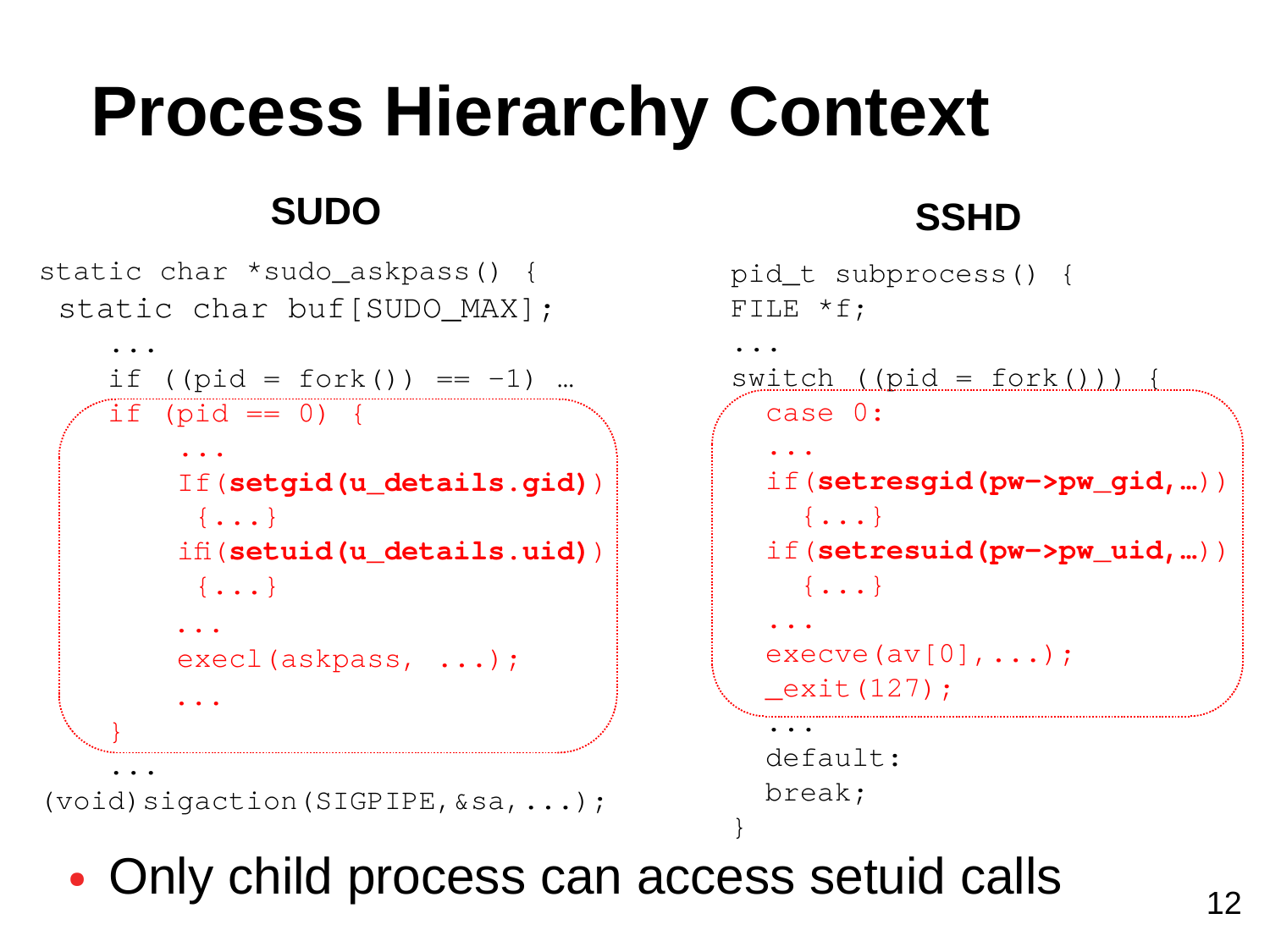### **Process Data Context**

• Need to handle various parameter setting patterns

| <b>Function Main</b>                                                                  |
|---------------------------------------------------------------------------------------|
| $= 1000;$<br><b>Function A(K)</b><br>$K = 200j$<br><b>Function B(K)</b><br>setuid (K) |
| (4)                                                                                   |
| <b>Variable</b>                                                                       |
| 200                                                                                   |
|                                                                                       |

- Use backward data-flow analysis
- Record together with the process hierarchy context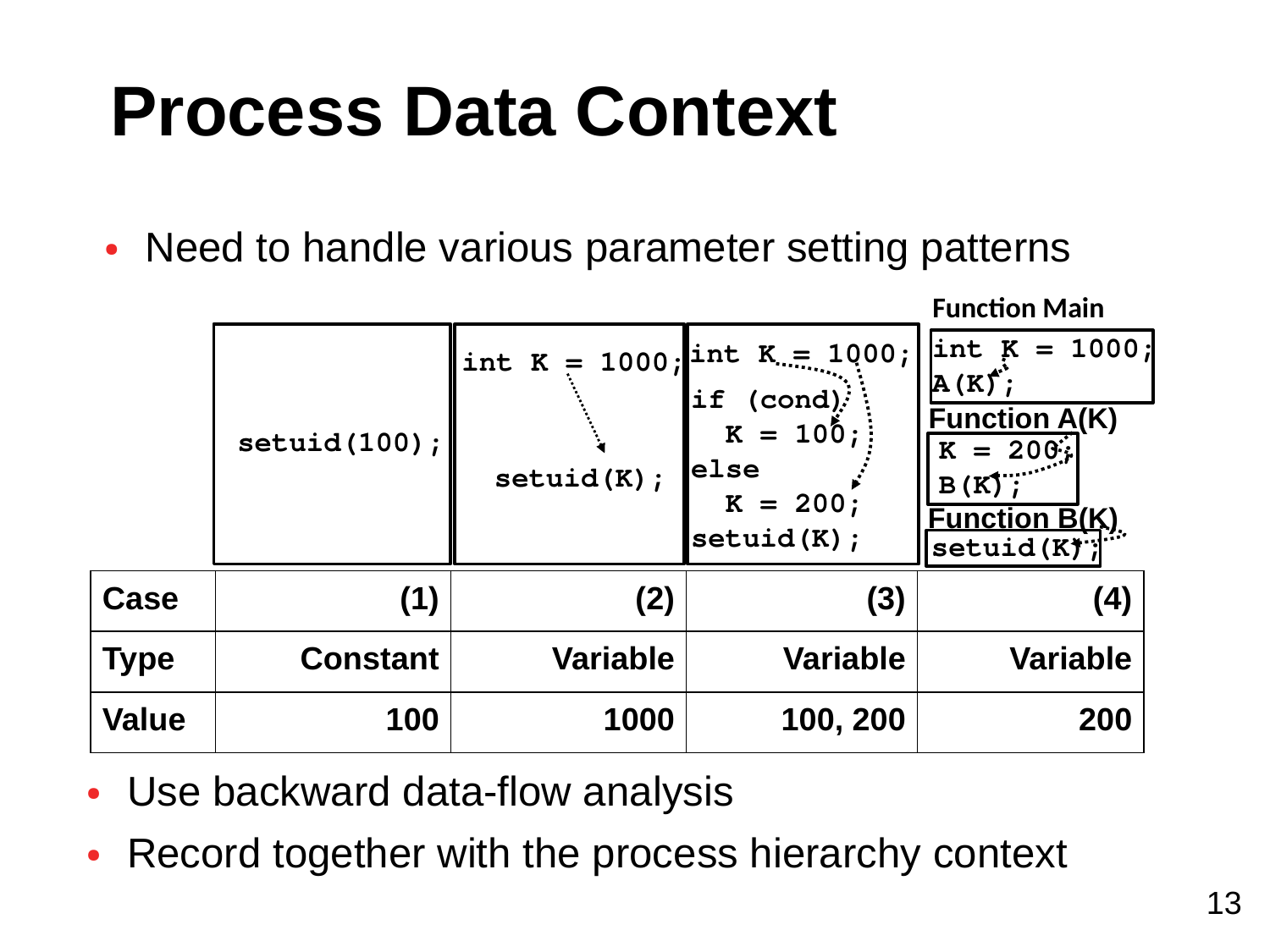### **Process Call Context**

- Identify code location to identify setuid call
- Dynamic analysis for high accuracy call context
- Record together with the process hierarchy context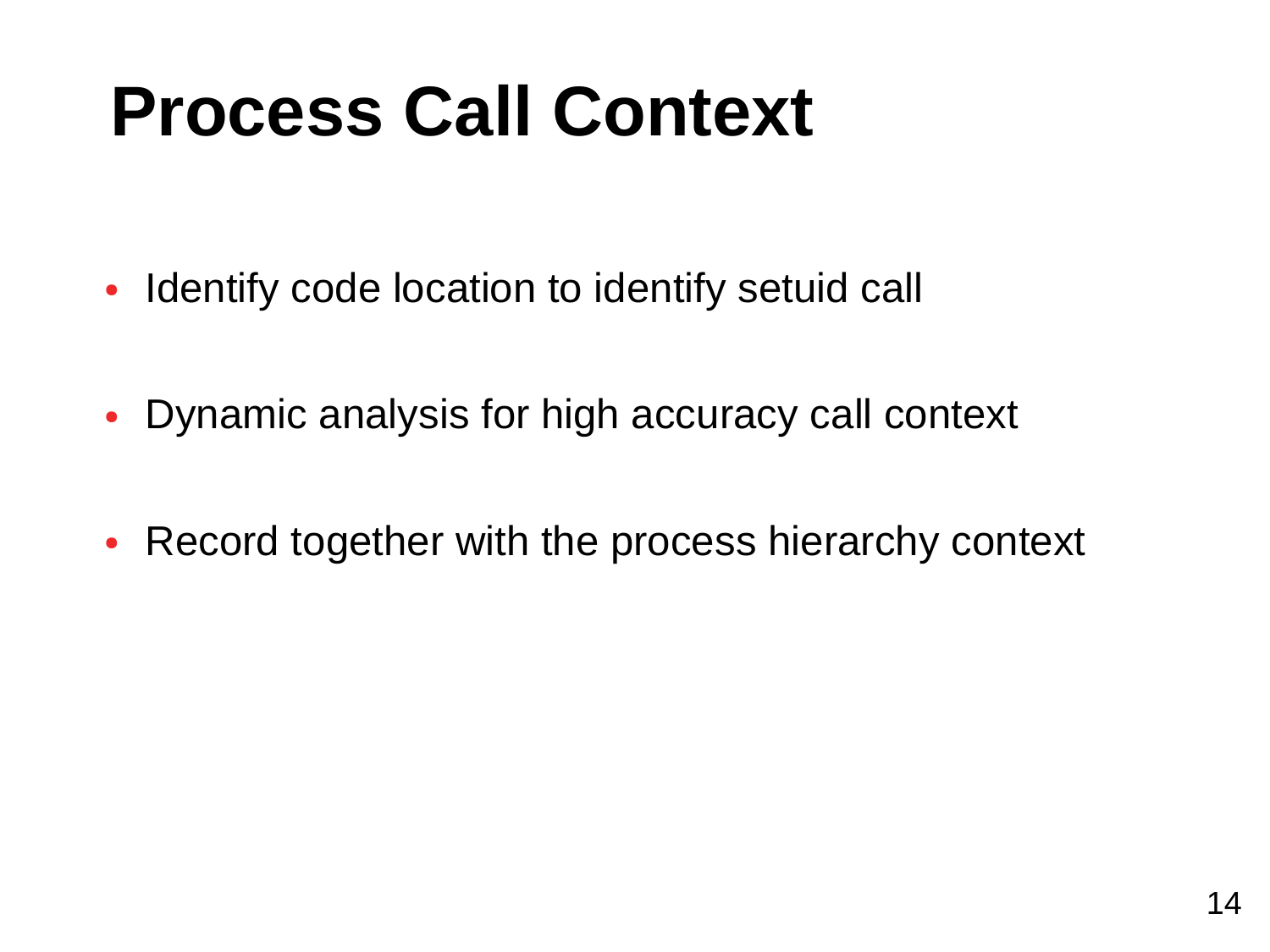### **Run-time Enforcement**

• Use Kprobes, a kernel-based probing mechanism

- Hooks on the entry points of setuid calls
- Extracts process hierarchy, data, and call contexts
- Compares with the profile that was previously extracted

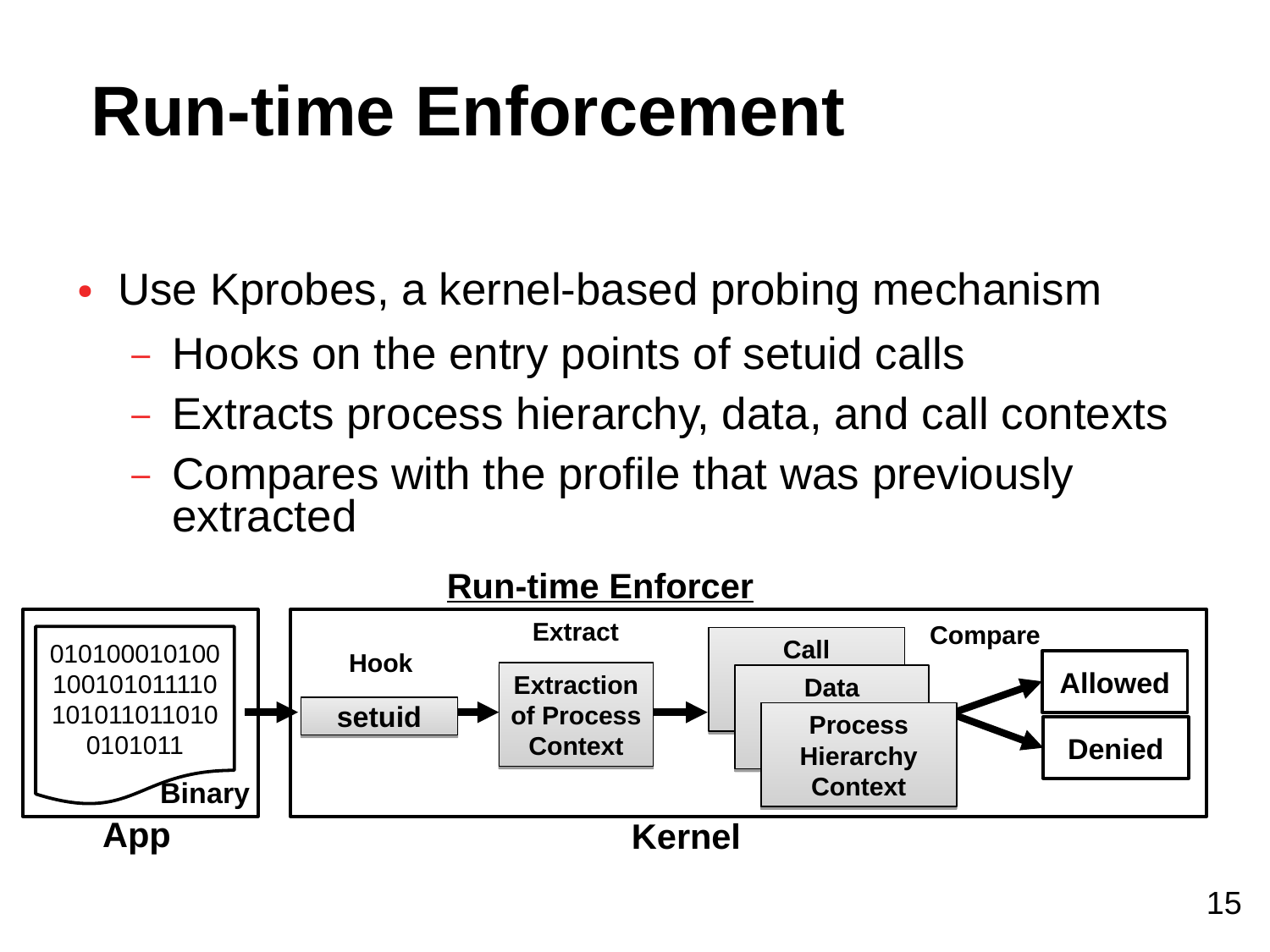- Motivation
- Background
- PoLPer
- **Evaluation**
- Conclusion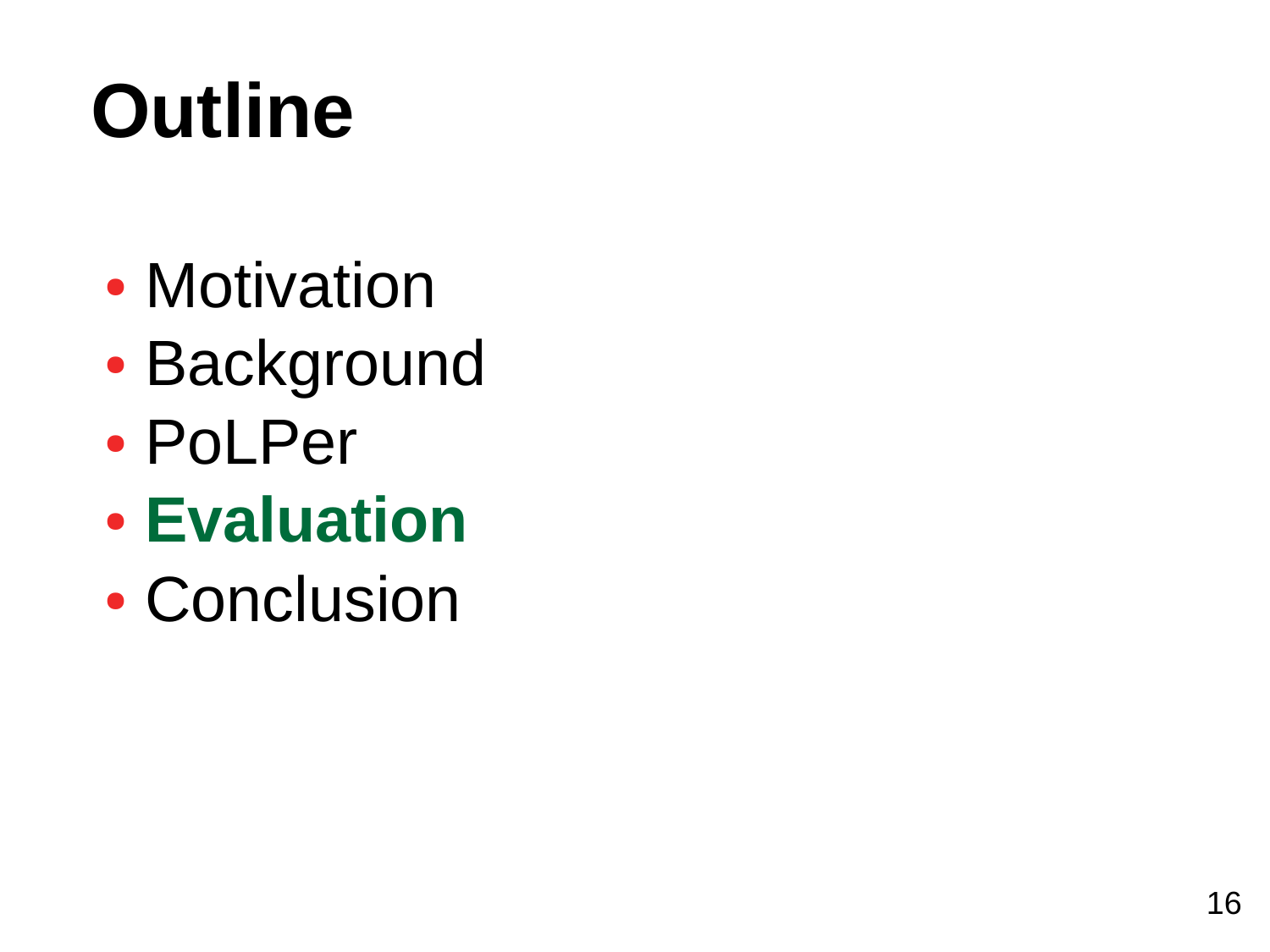### **More Accurate Rule Generation**

| <b>Programs</b>      | <b>Process</b><br>hierarchy<br>context<br>disabled | <b>Process</b><br>hierarchy<br>context<br>enabled | Rule cut (%) |
|----------------------|----------------------------------------------------|---------------------------------------------------|--------------|
| Ping                 | 1                                                  | $\mathbf 1$                                       |              |
| Sudo                 | 352                                                | 196                                               | 44           |
| <b>Xterm</b>         | 576                                                | 296                                               | 49           |
| Cron                 | $\overline{2}$                                     | $\overline{2}$                                    |              |
| <b>Telnet</b>        | $\overline{4}$                                     | $\overline{4}$                                    |              |
| <b>Telnet-Login</b>  | 6                                                  | 3                                                 | 50           |
| Login                | $\overline{4}$                                     | $\overline{2}$                                    | 50           |
| <b>SSH &amp; SCP</b> | 182                                                | 88                                                | 52           |
| <b>WireShark</b>     | $\overline{2}$                                     | $\overline{2}$                                    |              |
| Apache               | $\overline{2}$                                     | $\overline{2}$                                    |              |
| <b>Nginx</b>         | $\overline{2}$                                     | $\overline{2}$                                    |              |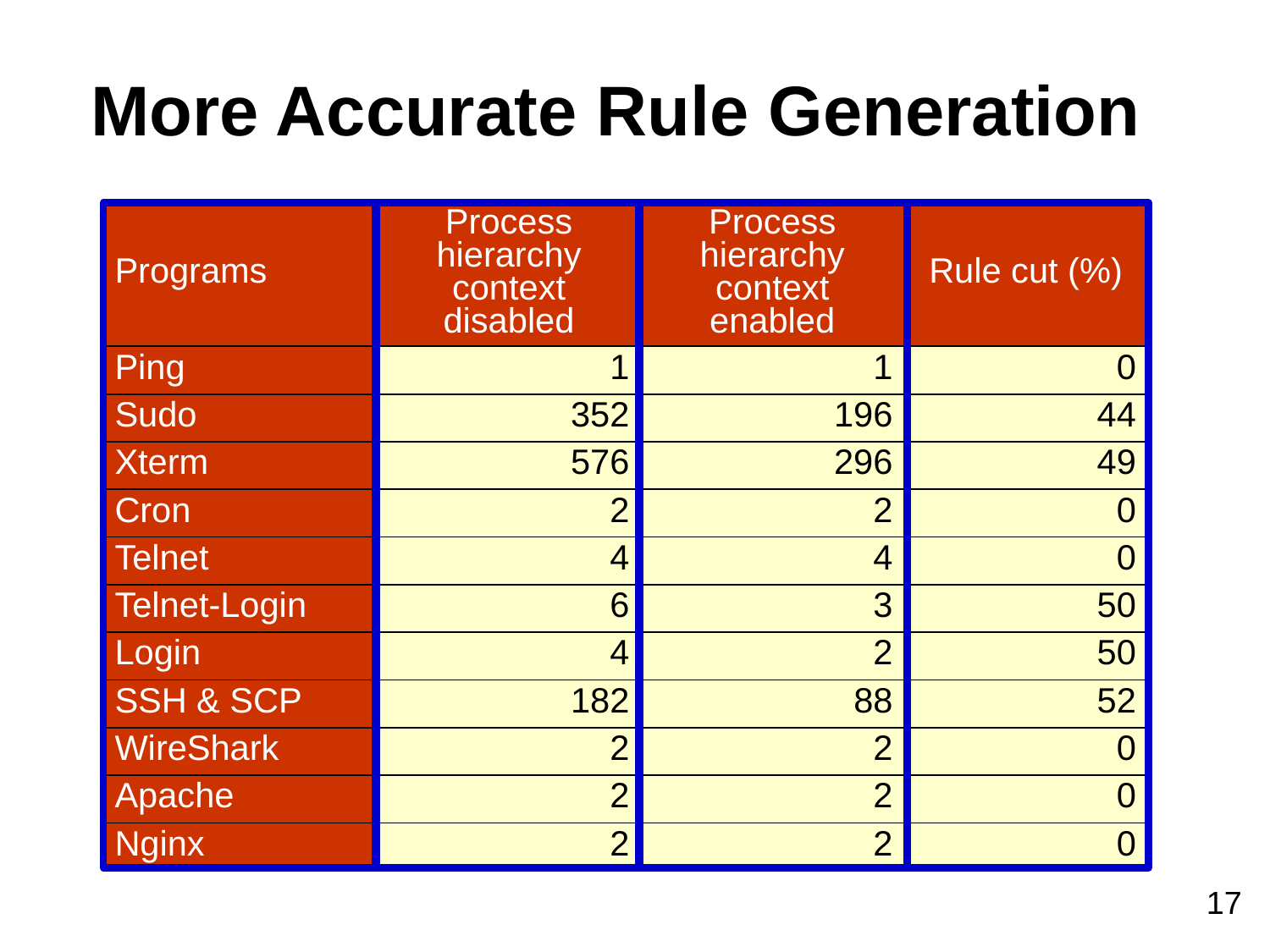### **Micro-benchmark**

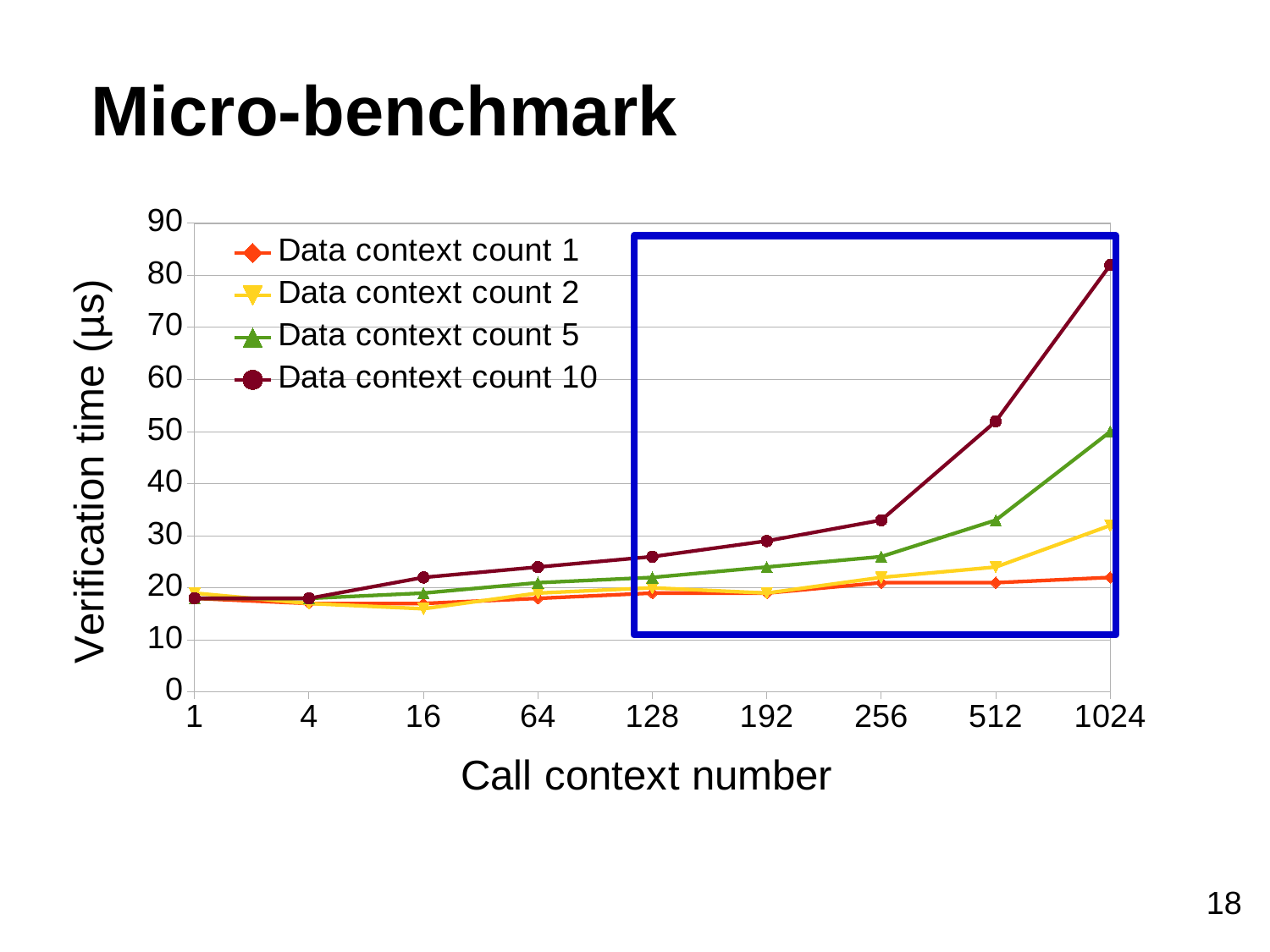### **End-to-end Benchmarks**

• Show near zero overhead

| Programs      | Base (s) | PoLPer (S) | <b>Setuid</b><br>call<br>$(\#)$ | Overhead<br>(9/0) |  |
|---------------|----------|------------|---------------------------------|-------------------|--|
| Ping          | 9.0019   | 9.0039     | 1                               | 0.02              |  |
| Nginx         | 11.522   | 11.539     | $\bigcap$                       | 0.14              |  |
| Apache        | 18.250   | 18.286     | 0                               | 0.1               |  |
| <b>Telnet</b> | 1.001    | 1.004      | 6                               | 0.29              |  |
| <b>SCP</b>    | 0.1656   | 0.1665     | 28                              | 0.54              |  |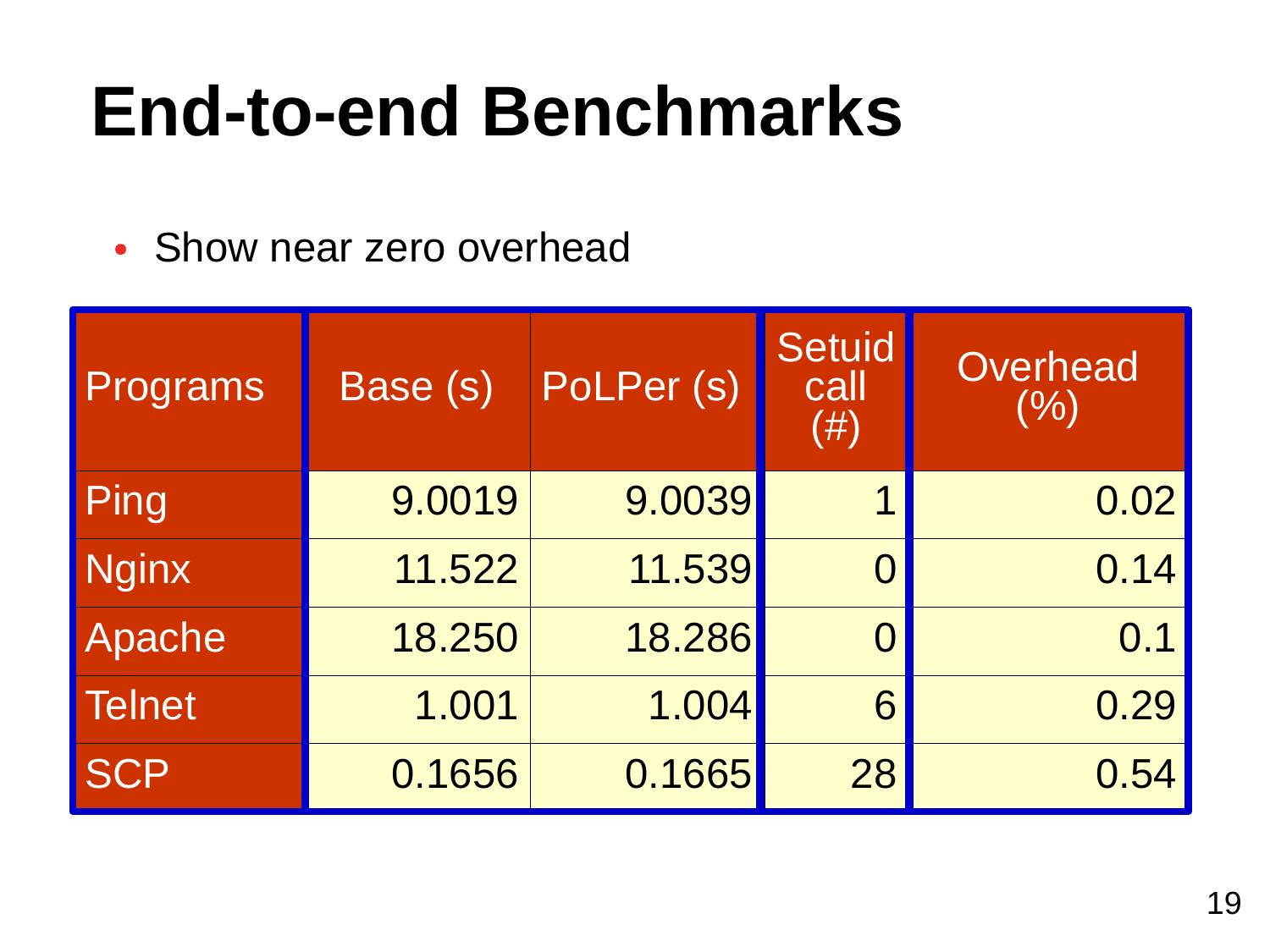### **Real-world Exploits**

|                                             |                     | <b>Exploit</b><br>Name (EDB) | <b>Setuid</b><br><b>Syscall</b><br><b>Exploited</b> | <b>Detected</b> |            |                |
|---------------------------------------------|---------------------|------------------------------|-----------------------------------------------------|-----------------|------------|----------------|
| <b>Exploit</b><br><b>Pattern</b>            | <b>Vul. Program</b> |                              |                                                     | <b>PoLPer</b>   | <b>CFI</b> | <b>NCI</b>     |
| <b>Modify Setuid</b><br><b>Parameters</b>   | <b>Sudo</b>         | (N/A)                        | setuid                                              | √               | $\sf X$    | $\sqrt{}$      |
|                                             | Wu ftpd             | (N/A)                        | seteuid                                             | $\sqrt{ }$      | $\sf X$    | $\sqrt{}$      |
| Run setuid call<br>to creat a root<br>shell | Overlayfs           | 37292-2015                   | setresuid,<br>setresgid                             | $\sqrt{}$       | $\sqrt{}$  | $\overline{X}$ |
|                                             |                     | 39230-2016                   | setresuid                                           | $\sqrt{}$       | $\sqrt{}$  | $\overline{X}$ |
|                                             | <b>Glibc</b>        | 209-2000                     | setuid, setgid                                      | $\sqrt{}$       | $\sqrt{}$  | X              |
|                                             | <b>Mkdir</b>        | 20554-2001                   | setuid, setgid                                      | $\sqrt{}$       | $\sqrt{}$  | $\overline{X}$ |
|                                             | <b>KApplication</b> | 19981-2000                   | setuid, setregid                                    | $\sqrt{ }$      | $\sqrt{}$  | X              |
|                                             | Suid dumpable       | 2006-2006                    | setuid, setgid                                      | $\sqrt{}$       | $\sqrt{}$  | $\overline{X}$ |
|                                             | Execve/ptrace       | 20720-2001                   | setuid                                              | $\sqrt{}$       | $\sqrt{}$  | $\overline{X}$ |
|                                             | Splitvt             | 20013-2000                   | setuid                                              | $\sqrt{ }$      | $\sqrt{}$  | $\overline{X}$ |
|                                             | OpernMovieeditor    | 2338-2006                    | setuid, setgid                                      | $\sqrt{}$       | $\sqrt{}$  | $\sf X$        |

CFI: control flow integrity NCI: non-control data integrity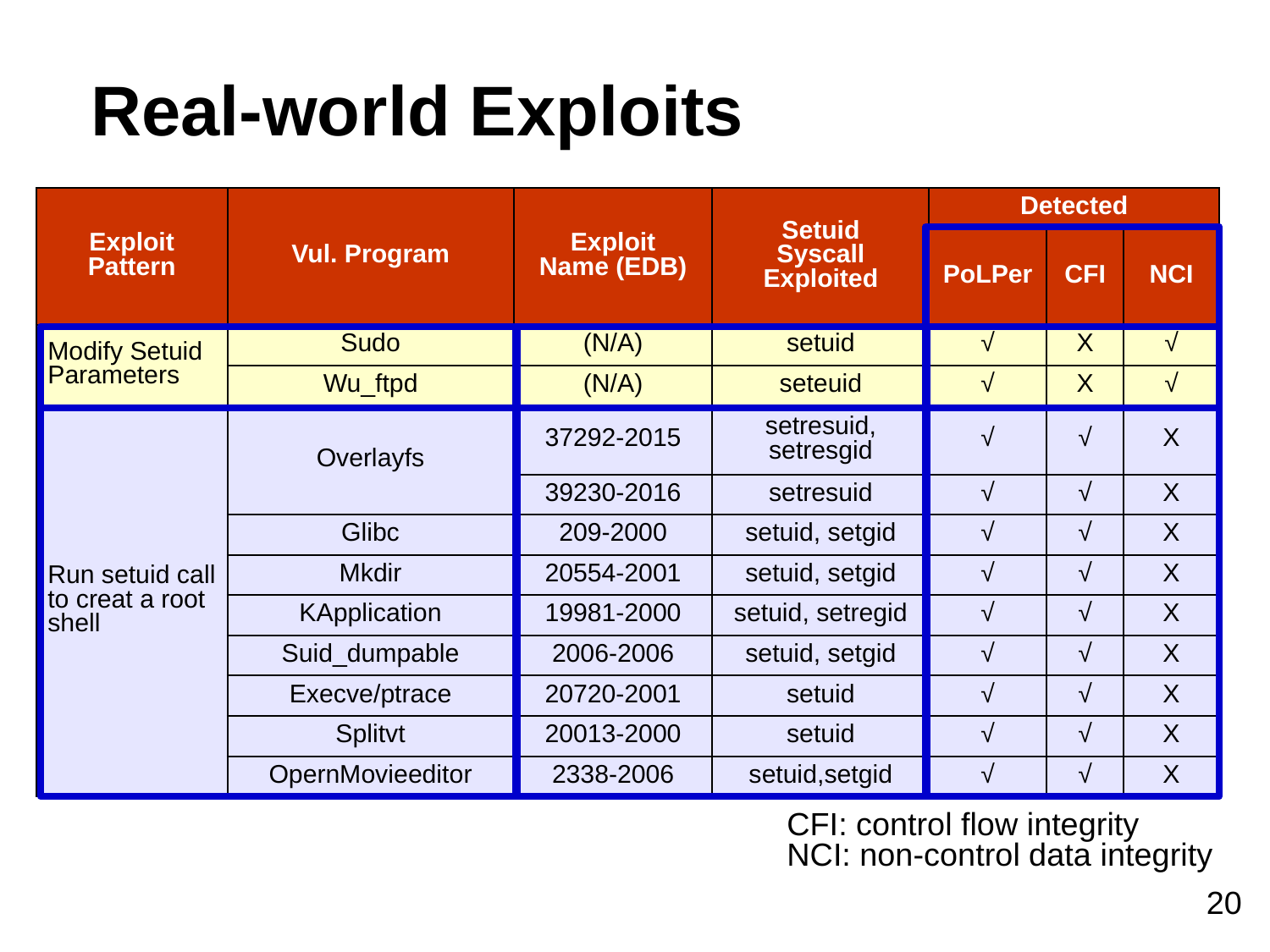### **Case Study: Sudo**



**Sudo code example**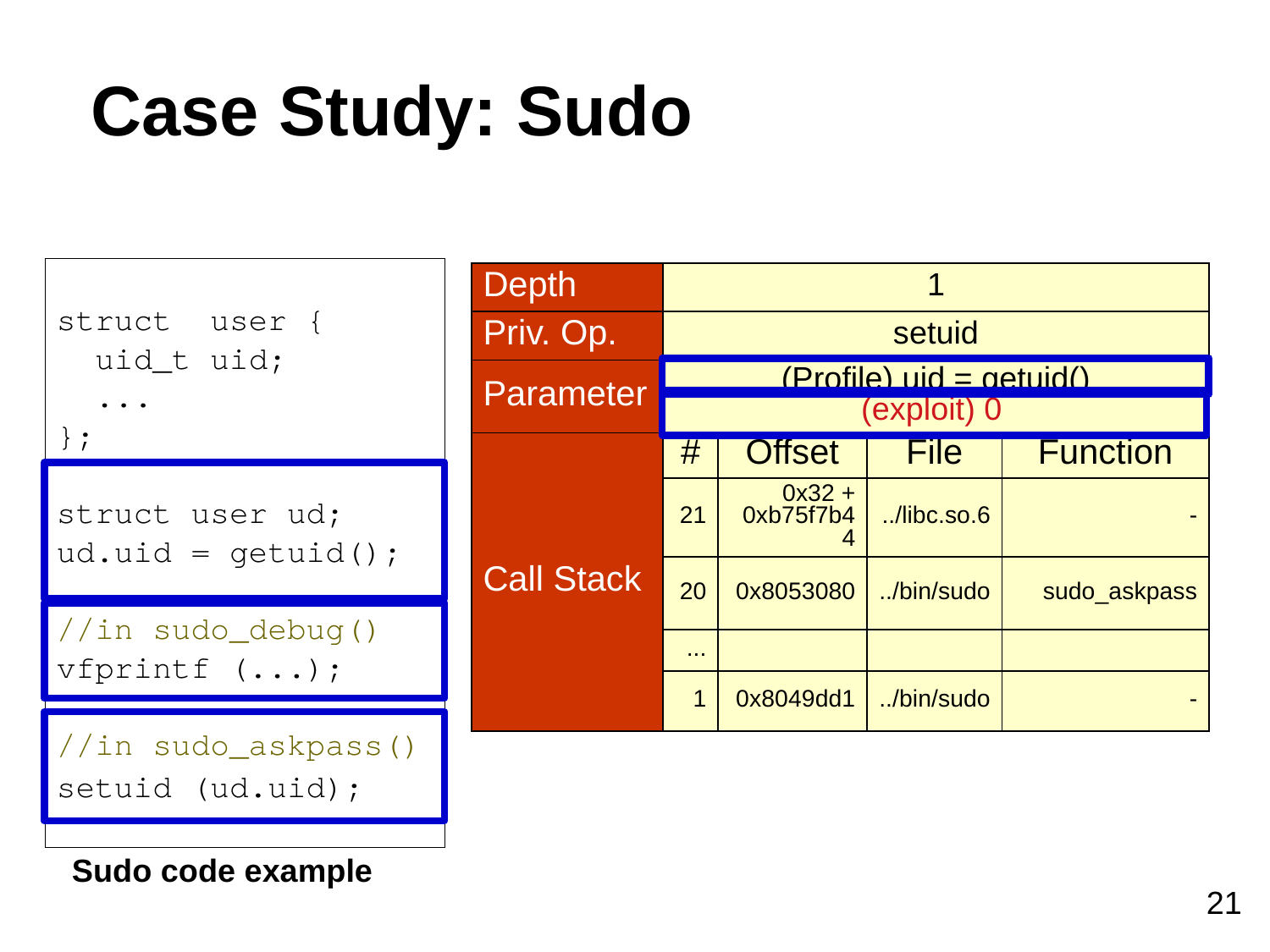- Motivation
- Background
- PoLPer
- Evaluation
- **Conclusion**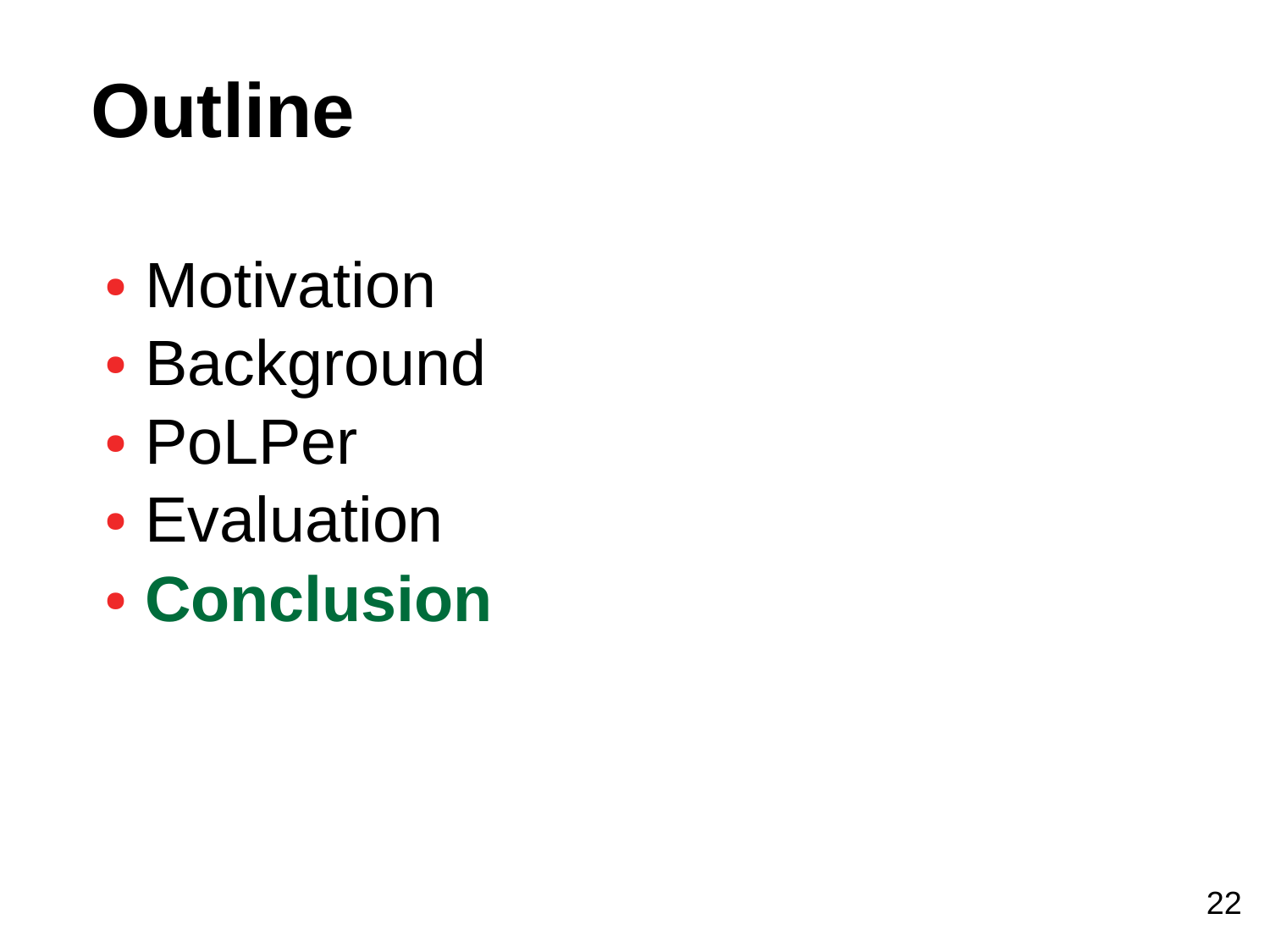### **Conclusion**

- Extracts only the required contexts of setuid calls
- Prevents setuid exploits with negligible overhead
- Enforces PoLP using a combination of different process contexts